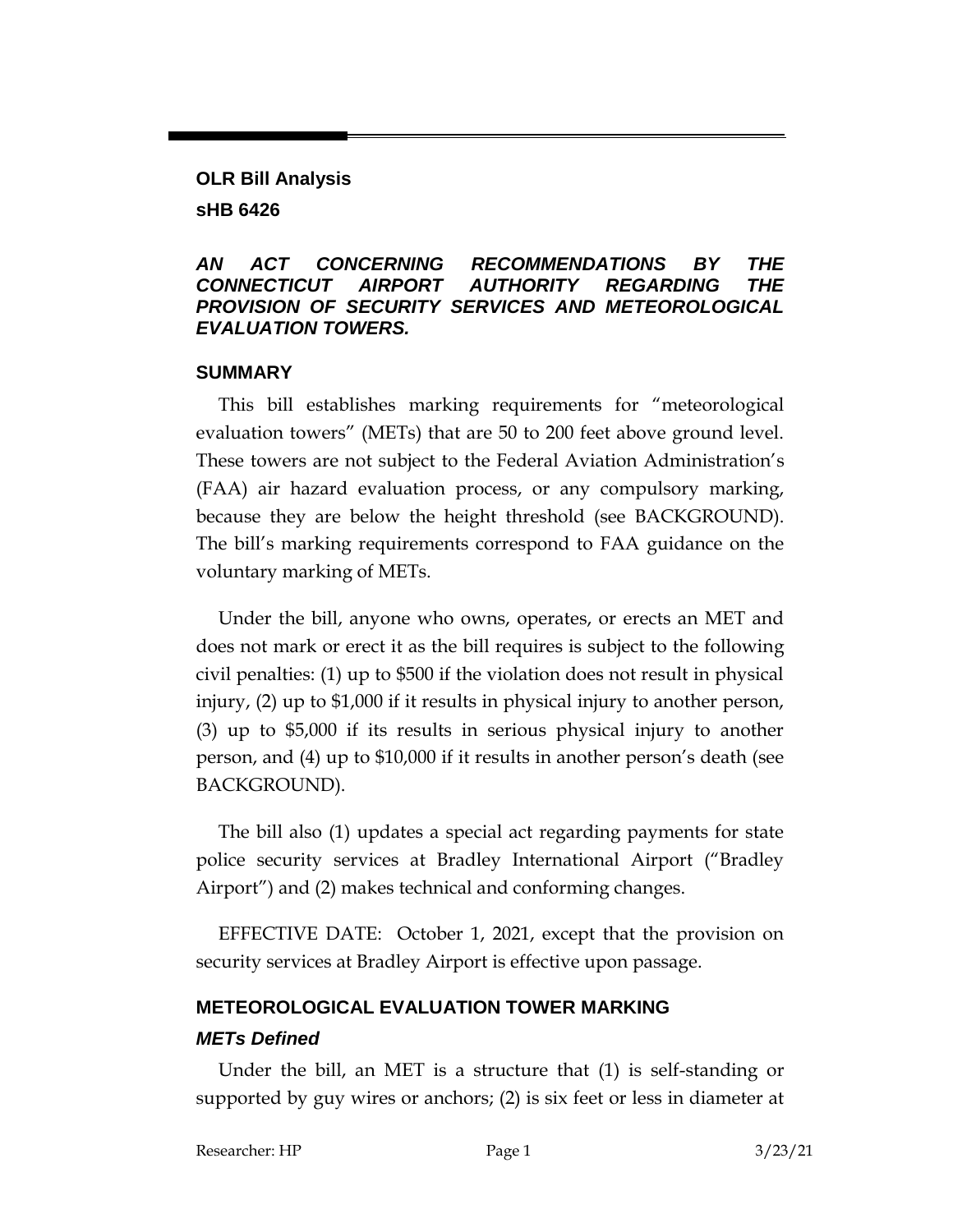the base; and (3) has accessory facilities on which an antenna, sensor, camera, meteorological instrument, or other equipment is mounted to document whether a site has enough wind resources to operate a wind turbine generator.

METs do not include (1) structures adjacent to a building, including a barn, electric utility substation, or a residence's curtilage; (2) a tower regulated by the Federal Communications Commission (FCC); or (3) a tower used primarily to support telecommunications equipment or provide commercial mobile radio service or commercial mobile data service, as defined under FCC regulations.

## *MET Marking Requirements*

Under the bill, METs must:

- 1. be painted in equal, alternating bands of aviation orange and white, beginning with orange at the top of the tower;
- 2. have aviation orange marker balls installed and displayed in accordance with FAA regulations and advisory circulars; and
- 3. not be supported by guy wires, unless the wires have, at each anchor point, a seven-foot-long safety sleeve that extends from the anchor point along each attached wire.

These marking requirements correspond to those recommended in the FAA's Obstruction Lighting and Marking advisory circular  $(70/7460-1L)$ .

# **SECURITY SERVICES AT BRADLEY INTERNATIONAL AIRPORT**

The bill updates a 2009 special act provision on state police security services at Bradley Airport that required the Department of Transportation to enter into a memorandum of understanding providing that call costs incurred by the Department of Public Safety for state police security services be paid from the Bradley Enterprise Fund. However, federal airport revenue diversion laws allow airport funds to only pay for security services required under federal law.